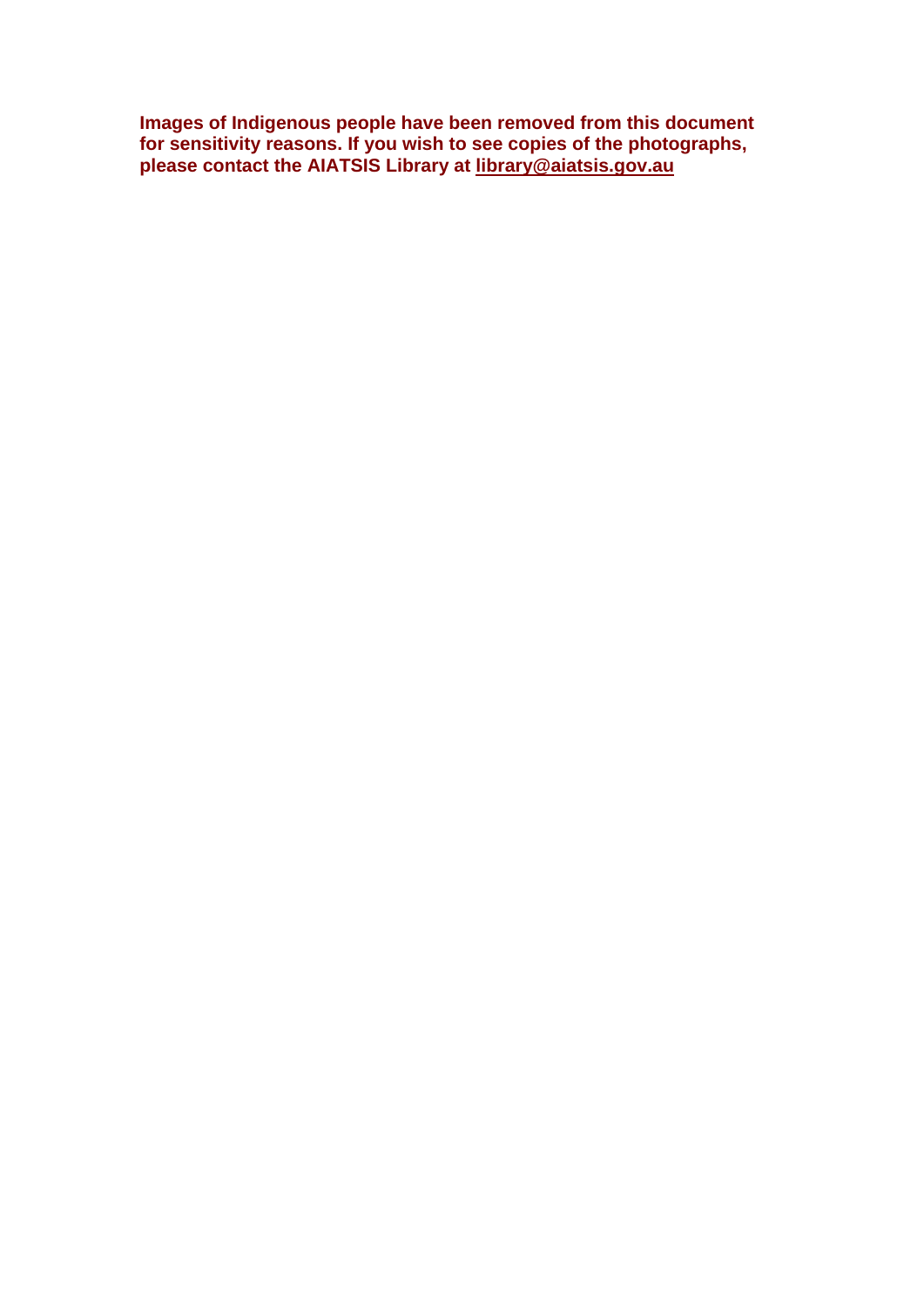South



Australia.

## REPORT

#### OF THE

# PROTECTOR OF ABORIGINES

#### FOR THE

YEAR ENDED JUNE 30, 1908.

Adeluide: C. E. BRISTOW, GOVERNMENT PRINTER, NORTH TERRACE,

1909.

 $\mathbf{A}$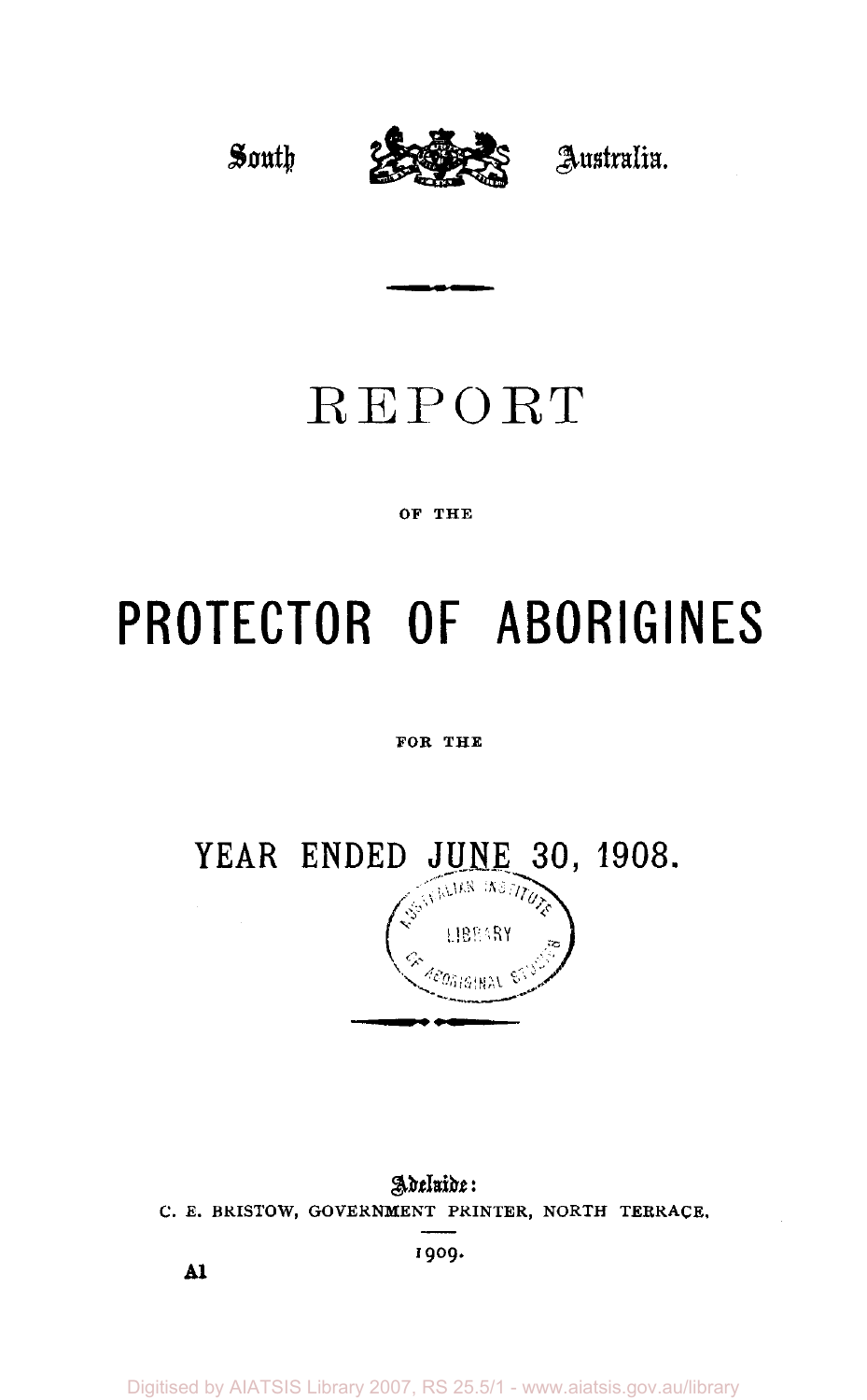### REPORT.

معدد منعب

Aborigines Office, Adelaide, September 15th, 1908.

Sir—I have the honor to submit for the information of the Hon. the Commissioner of Public Works, &c, the following report on the working of the Aborigines Department for the financial year ended June 30th, 1908, together with reports from the Sub-Protector of Aborigines for the Far North and the superintendents of mission stations.

Mr. Edward Lee Hamilton, who has ably administered the department for many years, retired on February 29th last, and the Government did me the honor of appointing me as his successor. I owe Mr. Hamilton a debt of gratitude for the many kindnesses he has shown and the help he has given me in mastering details.

Thanks are also due to the Commissioner of Police and his officers for assistance given the department in numerous ways.

A Bill for an Act for the better protection and control of the aborigines, prepared by Mr. Hamilton and myself, has already been sent along, and I trust it will this session of Parliament become law.

In my opinion separate Acts are required for South Australia and the Northern Territory, as in South Australia proper the chief problem is the half-caste, who is yearly increasing. I will here treat all except pure-blooded natives as half-castes.

On June 30th, 1908, there were at Point Pierce, Yorke's Peninsula, 136 half-castes and 20 blacks ; in the Point McLeay district there are about 320 natives, and fully 50 per cent, of them are half-castes. From this it will be seen that the aboriginal problem is rapidly assuming a different aspect than it bore some years ago.

In comparatively a few years the old type of native will probably have died out and be replaced by a race of educated half-castes, with a sprinkling of blacks.

The State schools and those formerly conducted by the missions have worked wonders, and it is now seldom in the settled districts that one meets a native who cannot read and write. The only things they lack are thrift and enterprise.

Unfortunately on the mission stations the children cannot be prevented from mixing with those natives who still retain some of the old habits and customs of the race, and while this is so there is not much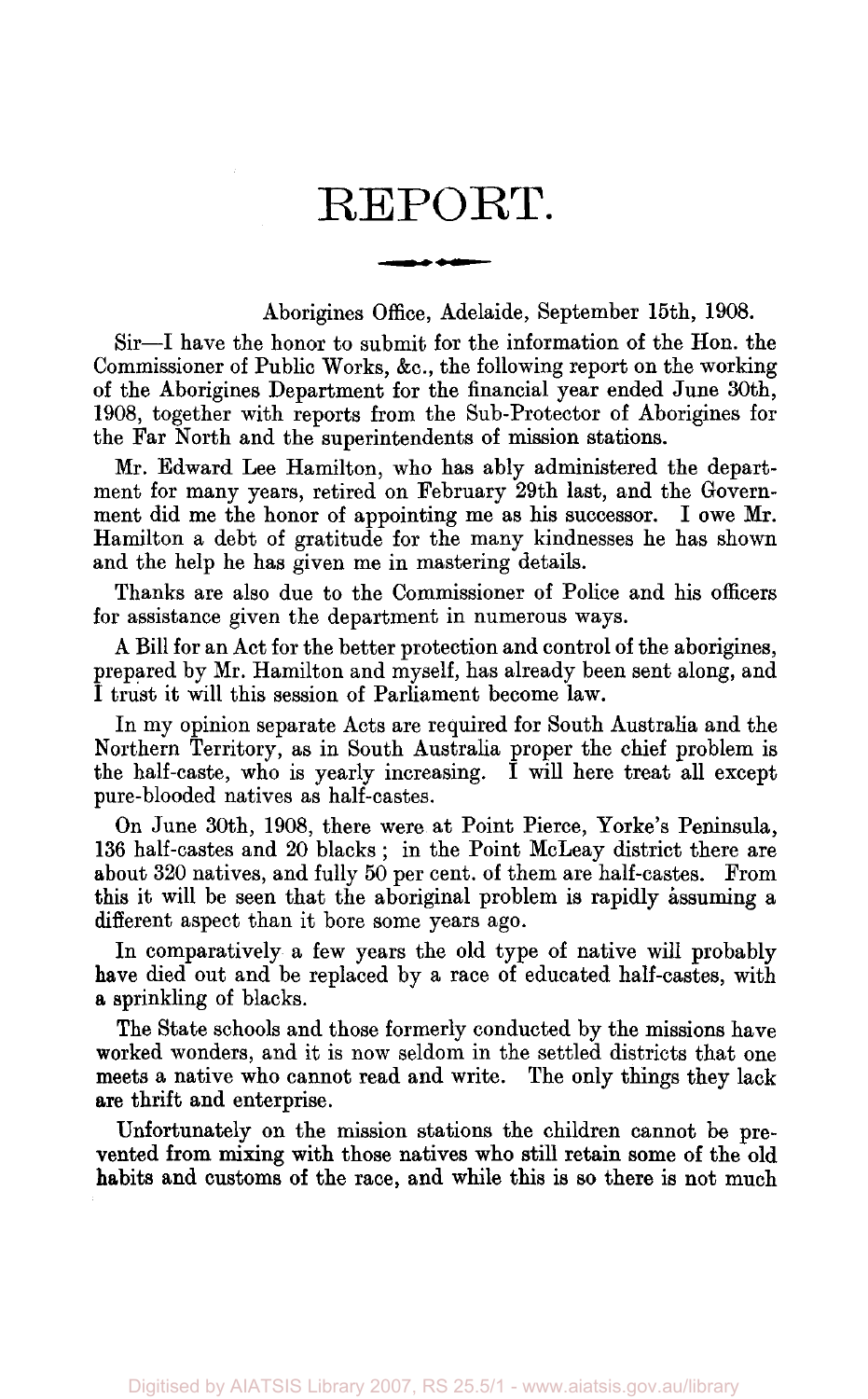hope of immediately converting them into self-reliant, self-supporting people, as the present system practically teaches them to look to the missions and the Government for help.

I am of opinion that the young children—especially the half-castesshould be placed in an industrial institution, educated up to a certain standard, and trained to useful trades and occupations, and then apprenticed until they attain the age of 18 to 20 years. During this period they should not be allowed to mix with the other aborigines.

If something of this nature is not done, I fear we shall long be troubled with an aboriginal problem in the shape of a lot of nomadic half-caste mendicants.

According to the census of 1901 the aboriginal population of South Australia, exclusive of the Northern Territory, was:—

|                                                                |         | 502           |
|----------------------------------------------------------------|---------|---------------|
|                                                                |         |               |
| During the year there have been reported from the 44 depots :- |         |               |
|                                                                | Blacks. | Haif-castes.  |
|                                                                | 24      | $\ldots$ $34$ |
| Deaths                                                         | - 51    | - 13          |

The seven years, 1901-08, show a decrease record of 316 blacks and an increase of 125 half-castes; but doubtless many deaths and some births which occur in the bush are not recorded.

| Name of Station.                                        | Average<br>Number<br>of<br>Aborigines. | Number<br>ot<br>Children. | Births. | Deaths. |
|---------------------------------------------------------|----------------------------------------|---------------------------|---------|---------|
|                                                         |                                        |                           |         |         |
| Point McLeay $\dots\dots\dots\dots\dots\dots\dots\dots$ | 249                                    | 125                       | 13      | 30      |
| Point Pierce                                            | 156                                    | 59                        |         |         |
| Killalpaninna                                           | 90                                     | 17                        |         |         |
| Koonibba                                                | 50                                     | 35                        |         |         |
| Manunka                                                 | 48                                     | 21                        | 3       |         |
| Totals $\ldots \ldots \ldots \ldots \ldots \ldots$      | 593                                    | 257                       | 29      | 45      |

MISSION STATIONS.

An epidemic of influenza, followed by consumption, was responsible for a number of deaths at Point McLeay.

The financial returns from these stations for the year show:—

|                                                                                      | $\mathbf{f}$ $s$ , $d$ . |  |
|--------------------------------------------------------------------------------------|--------------------------|--|
| Voluntary subscriptions $\ldots \ldots \ldots \ldots \ldots \ldots \ldots$ 1,594 9 8 |                          |  |
|                                                                                      |                          |  |
|                                                                                      |                          |  |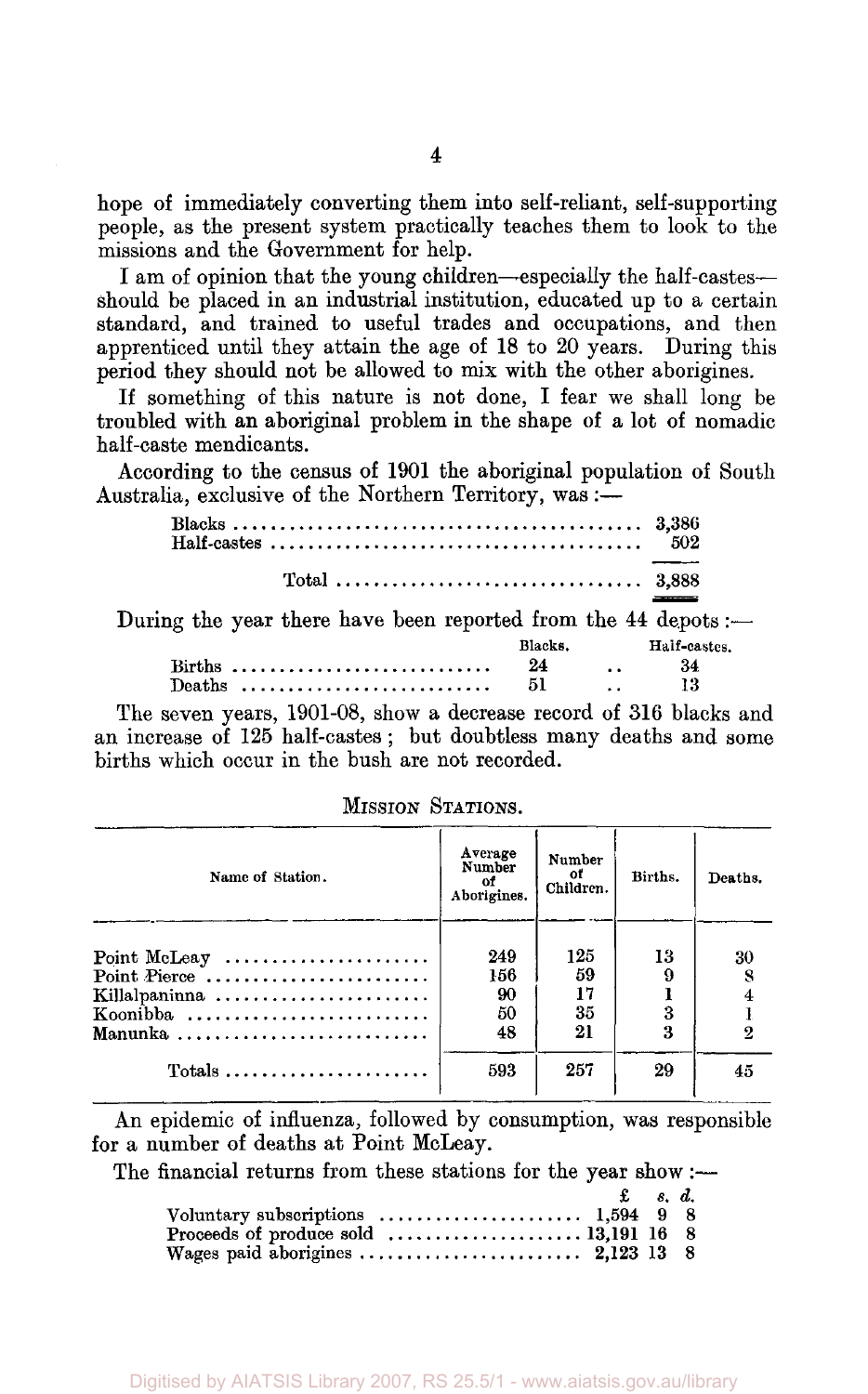#### CRIME RECORD.

| The number of convictions during the year was :—                                                                            |  |
|-----------------------------------------------------------------------------------------------------------------------------|--|
|                                                                                                                             |  |
| Disorderly, $\&c \dots \dots \dots \dots \dots \dots \dots \dots \dots \dots \dots \dots \dots \dots \dots \dots \dots$     |  |
| Resist police $\dots \dots \dots \dots \dots \dots \dots \dots \dots \dots \dots \dots \dots \dots \dots \dots \dots \dots$ |  |
|                                                                                                                             |  |

which shows the aborigines to be a remarkably law-respecting people. The number of persons convicted during the year of supplying intoxicating liquor to aborigines was 10.

The amount voted by Parliament for the year was £4,710, and the amount expended was—

|                                                                | £         |                     | s. d.            |
|----------------------------------------------------------------|-----------|---------------------|------------------|
| Provisions                                                     | 1,221     | 18                  | 0                |
| Blankets and clothing                                          | 651       | 2                   | 3                |
| Transport charges                                              | 541       | 3                   | 9                |
| Medical attendance and medicines                               | 100       | 2                   | 3                |
| Boats, fishing tackle, &c. $\ldots$                            | 24 13     |                     | 0                |
| Petty and travelling expenses                                  | 24 14     |                     | $\boldsymbol{2}$ |
| Firewood for old, infirm, and sick $\ldots$                    | 7         | 12                  | 4                |
| Burial charges                                                 | 41        | $\overline{\bf{4}}$ | 2                |
| Meals to travellers and prisoners $\dots\dots\dots\dots$       | 38 18     |                     | 6                |
| Printing and stationery                                        |           | 1912                | 10               |
| $0.8$ . postage stamps and telegrams                           | 22        | 5                   | 0                |
| $\text{Telephone exchange}$                                    | 10        | 0                   | $\Omega$         |
| Adelaide Hospital—Annual contribution                          | 10.       | -10                 | 0                |
| Clerical services for Sub-Protector Aborigines, Far            |           |                     |                  |
| North                                                          | 12        | o                   | 0                |
| Stores, charges, &c                                            | 30        | 11                  | 2                |
| Medical comforts and sundries                                  | 73        | 9                   | 10               |
| Salaries                                                       | 210       | 0                   | 0                |
| Grant-in-aid Aborigines' Friends' Association,<br>Point McLeay | $1{,}500$ | 0                   | 0                |
| Total  £4,539 17                                               |           |                     | 3                |

A depot was opened during the year at Dalhousie Springs, Far North. During my term of office I have visited Point Pierce, Point McLeay, and Manunka missions, and found the natives well treated and cared for.

Point McLeay, with a population of about 320 aborigines, requires more land. At present there are only about 4,000 acres set aside there for the aborigines. At Point Pierce there are 20,000 acres, worth about £45,000, and the population consists of 136 half-castes and 20 blacks ; and yet I regret to say these natives are not contented. Many of them are well able to earn sufficient to support themselves and families, if they had only been taught self-reliance and thrift.

Bl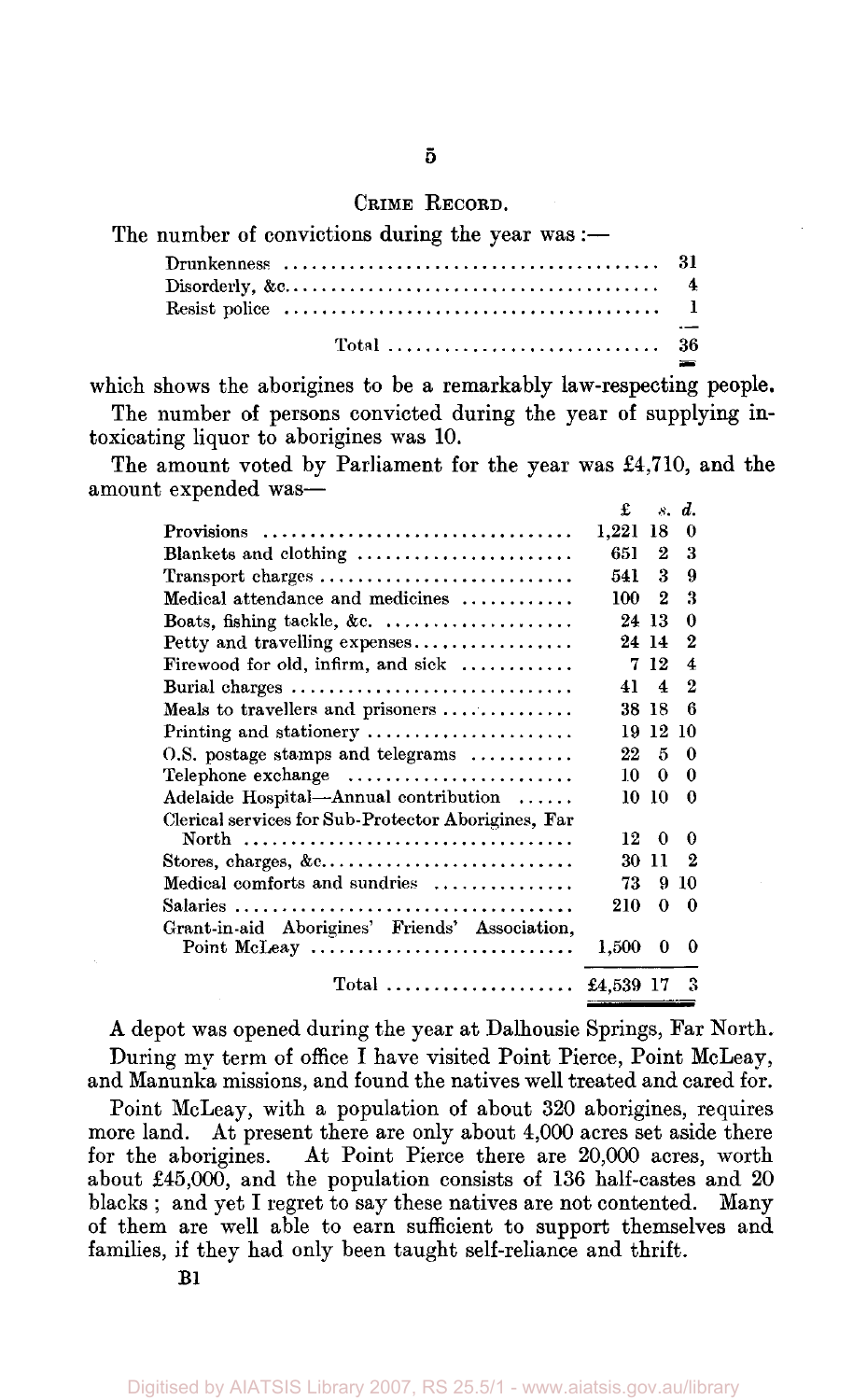I have not yet been able, owing to office duties (having no assistant), to visit the other two mission stations, viz., Koonibba and KillalPa ninna, but purpose doing so this year.

I have,  $&c.,$ 

W. G. SOUTH, Protector of Aborigines.

#### FAR NORTHERN DISTRICT.

Port Augusta, July 20th, 1908.

Sir—In submitting my annual report on the condition and general conduct of the aborigines in the Far North for the year ended June 30th, 1908, I have the honor to report that their general health and conduct have been fairly good. During the year I have inspected several depots, and, being able to converse in the native tongue, have ascertained that they were well cared for, and the Government rations were fairly distributed amongst them, and the natives had no complaints to make.

Some of the issuers exercise economy in supplying the rations, but others are inclined to be too liberal, and do not restrict the allowance to those natives for which they are intended, and, as instructed by you, a memo, was forwarded to all the depots impressing upon the issuers the necessity for economy. A strict watch will be kept on the issues in future for this reason, and every endeavor will be made to distribute the rations in an economical manner.

The prospects of a good season in some parts of the Far North are very favorable, so that the able-bodied natives in those parts should be able to earn their own living. A tribal fight occurred at Oodnadatta during the year, in which two natives took part, and as a result of their injuries both of them succumbed.

The birth rate has been low, and very few deaths have been reported, and the health generally has been fairly good. Several have been suffering from a mild attack of influenza and slight colds.

Several natives have been admitted to the Port Augusta Hospital for treatment, and one death has occurred. Too much praise cannot be given to Dr. Riddell and the nurses for their humane treatment to the sick aborigines under their charge, coupled with their attentiveness and kindness towards them, which the natives appreciate, as when sickness overtakes them they are most willing to go to that institution.

#### I have,  $\&c$ .

THOS. CLODE, Sub-Protector, Far Northern District.

W. G. South, Esq., Protector of Aborigines, Adelaide.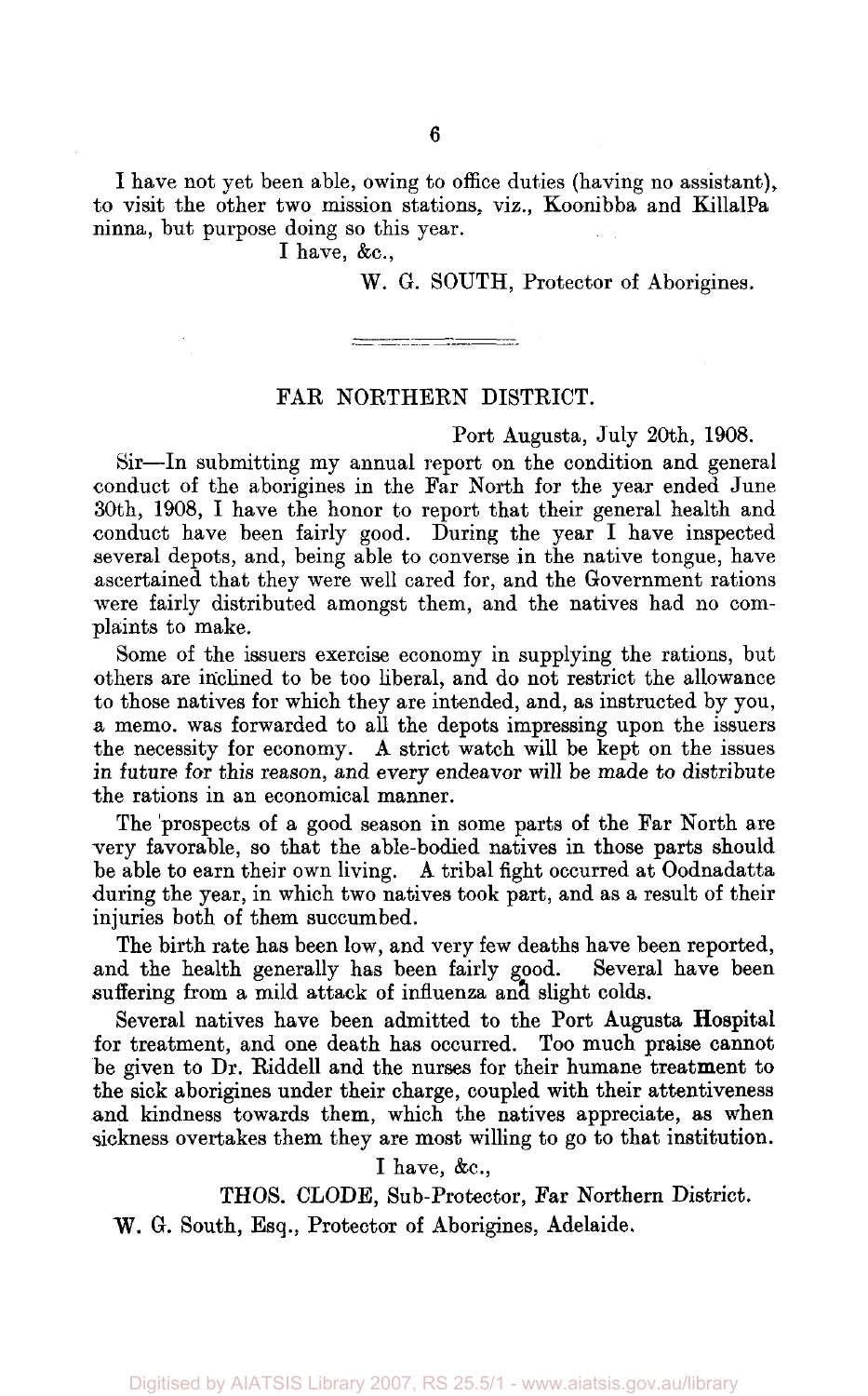#### POINT McLEAY MISSION STATION.

Mr. Ambrose Redman reports:—The total number of natives assisted by our mission and who come under its influence is about 320. The number on the station at the close of each month averages 249, and there were on the station on June 30th—Able-bodied adults, 116 ; old and infirm, 25 ; sick, 2 ; children over 5 years, 75 ; infants under 5 years, 52 ; total, 270. Births, 13 ; deaths, 30 ; marriages, 2 ; showing a loss of deaths over births of 17, and for the last three years of 23 more deaths than births.

We have passed through a trying year in this respect—whooping cough, influenza, and consumption carrying off both old and young. The year closes, however, with but little sickness, and we are now free from any epidemic.

The natives have had constant employment during the year, our pay-sheet showing during the winter months 50 natives employed.

We have improved the mission with substituting iron for thatch on 23 native cottages, thus improving the appearance of the settlement, which now has much the appearance of an ordinary town.

The men have been employed in general station work, also roadmaking, clearing, bootmaking, painting, &c. Work also has been given by our settlers and sheepfarmers at shearing and general work.

Stock on station on June 30th was :—Sheep, 1,947 ; horned cattle, 150; horses, 19.

The crops generally were poor, also the fruit returns, attributable to the very dry summer. Grass was plentiful, and stock has been in good order.

Religious services have been well attended; at times difficulty has been found to seat all who would attend. Social temperance meetings have been held regularly, and have been much appreciated. We have made every effort to teach the natives the necessity and dignity of labor, and this year has been one of improvement in that respect.

The finding of fresh water in the centre of our mission during the year—although brackish water is plentiful—came as a surprise, and its value cannot be over estimated, and is worthy of special comment.

The question of firewood is becoming more serious as the settlers clear their land, and our supplies will soon be exhausted.

Apart from the many deaths, the year has been one of advance, and the mission has upheld the object for which it was started, viz., the uplifting of the native population.

We heartily thank the Aborigines Department for the stores and blankets, which have been of good quality.

AMBROSE REDMAN, Superintendent Point McLeay Mission.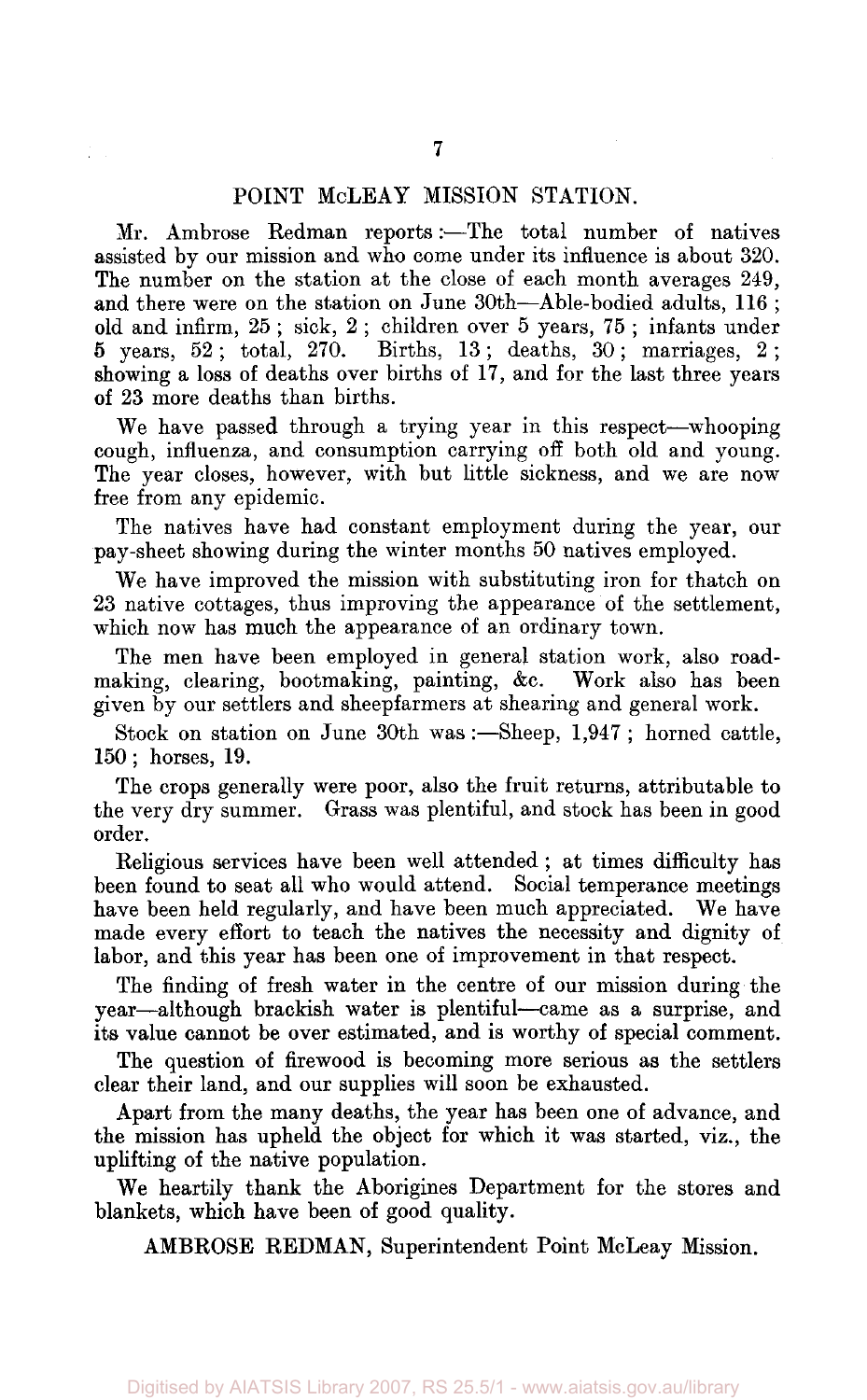#### POINT PIERCE.

Mr. B. Lathern reports :—I have the honor to submit the following report for the year ended June 30th, 1908.

The affairs of the institution have been administered on much the same lines as in former years, with the object of improving the condition of the natives and the efficiency of the mission.

The season was fairly successful, enabling several much-needed works to be executed and more to be put in hand. The returns were as follows :—One hundred and fifty bales wool, 5,000 bags wheat—being about 10bush. per acre from 2,200 acres, two-thirds of which, however, was on h Ives with neighboring farmers.

The stock at present comprises 7,500 sheep, 40 head cattle, 40 pigs, and 24 horses—all in good condition.

The number of natives on the station now stands at 156—a decrease of one since last report. There have been nine births, eight deaths, and seven marriages. The general health has been good, and continued progress has been made with regard to sanitary conditions.

We are still extending the water supply, with the ultimate object of making the same accessible to the stock on all parts of the station.

The day school is well attended, and is, we believe, meeting all requirements in its particular sphere.

There is nothing fresh to report as regards the moral and religious state of the people. The usual services are fairly well attended, and various educational and instructive attractions are provided at times by visitors and friends who kindly interest themselves in the welfare of the natives.

The rabbits seem to be decreasing in numbers, owing to the effective measures adopted to exterminate them. The boundary has been wire-netted, and poison actively employed with good results.

The policy of extensive cultivation is having a marked effect in increasing the value of the land for pastoral purposes. This policy we are still pursuing.

Work has proceeded on the usual lines, the natives being kept employed more regularly than formerly at an increased rate of wages, which tends to give more satisfaction—for the present, at any rate.

All the buildings, &c, are in good repair, with the exception of a few old cottages, which latter are to be pulled down in the near future, and new tenements erected on more modern lines. The continual building required to be done, and the upkeep of the fences, &c, necessitates constant supervision, and, of course, entails considerable expense, which is all met by the income from the produce of the mission—a state of affairs which is due to the wise administration of the managing committee, who at all times have shown the utmost desire to study the wellbeing and comfort of the natives in every way.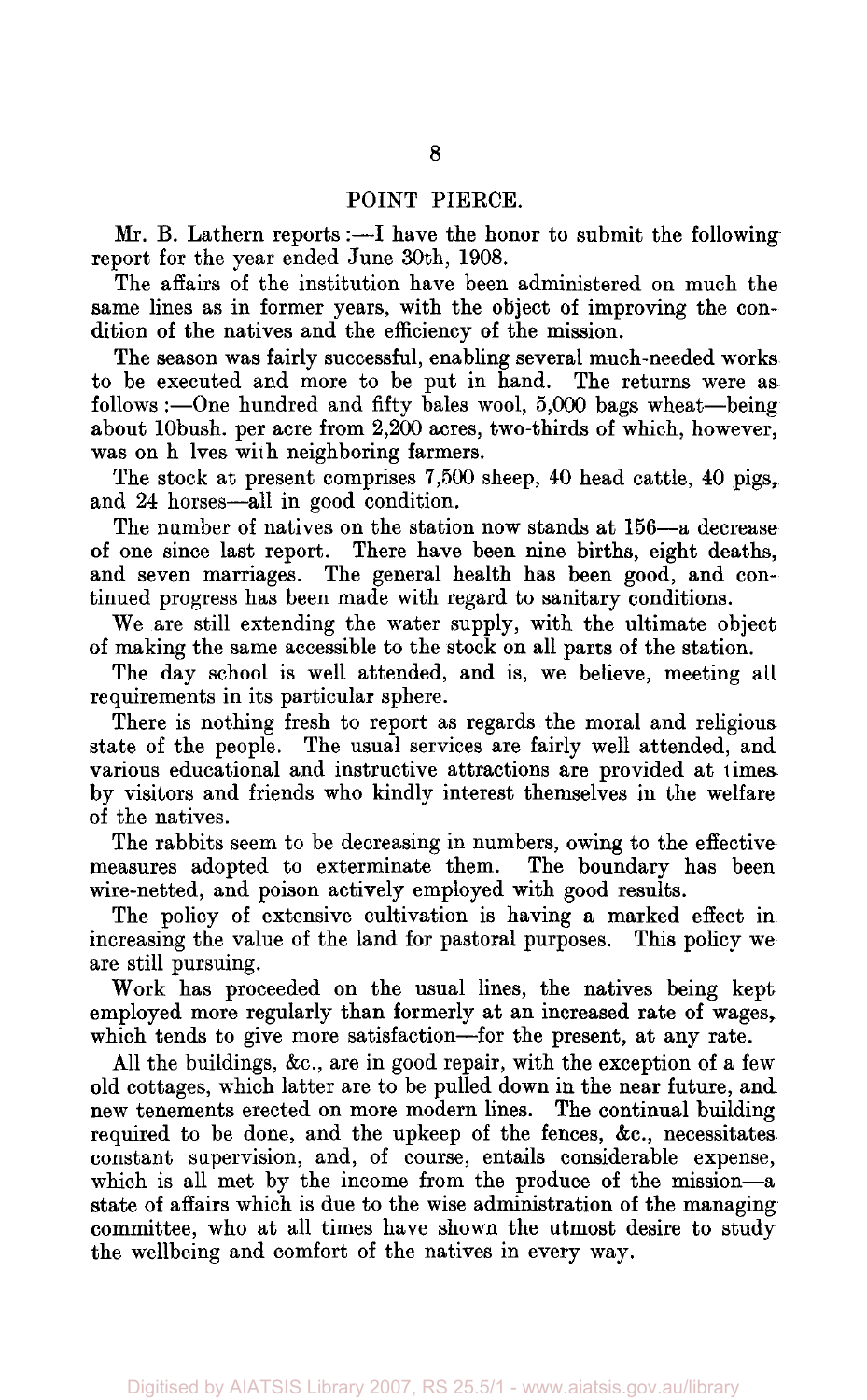

The following work is to be proceeded with at once-a new and up-to-date stable, with latest improvements, to accommodate 24 horses. The main features will comprise an oil engine, chaff-cutter, and most conveniently-situated feed and harness rooms, together with a new 100,000gall. tank to supply the stable with water. We also intend to build a new woolshed on Wardang Island in time for next shearing.

9

We are anticipating another very good season, present prospects being very favorable. Progress is naturally very slow, owing chiefly to the difficulty of impressing upon the natives the necessity for greater exertion on their part if they would attain to greater efficiency in all matters necessary for the continuance and wellbeing of the institution and the principles for which it stands.

B. LATHERN, Superintendent.

#### KOONIBBA MISSION, DENIAL BAY.

Mr. C. A. Wiebusch reports:—The progress in the year past can be reported as favorable. The conduct of the aborigines has been good. Some unscrupulous whites still continue to cause some trouble by secretly supplying the aborigines with intoxicating liquor. The health of the natives was excellent; only one death occurred—an infant. There have been three births. The average number of natives has been 50. At present the number of aborigines which are supported by the mission is a little higher than at the beginning of the year.

Last year's harvest results were exceptionally good, about 700 acres yielding a little over 1,400 bags and 70 tons of hay. As much as 12bush. was reaped per acre. Most of the farm work was performed by aborigines, being supervised, of course, by a manager, who was assisted by another white laborer. This year copious rains have fallen, and in consequence thereof the wheat, as well as the grass, is looking exceedingly well.

The missionary, at the conference at Hahndorf—held February last — could report that the financial difficulties which had previously hindered the progress of the station to a very large extent had been finally overcome, partly by donations and partly by the proceeds of the harvests.

A few months ago a bore was put down to the depth of 139ft., when very bad water was met with. It is the intention of the manager to sink another bore in the near future.

Our synod had long since recognised the fact that a parsonge was necessary, but financial difficulties had postponed such an undertaking. Last year, however, the addition was made. A seven-roomed building was erected at a cost of £500. The customary opening of the parsonage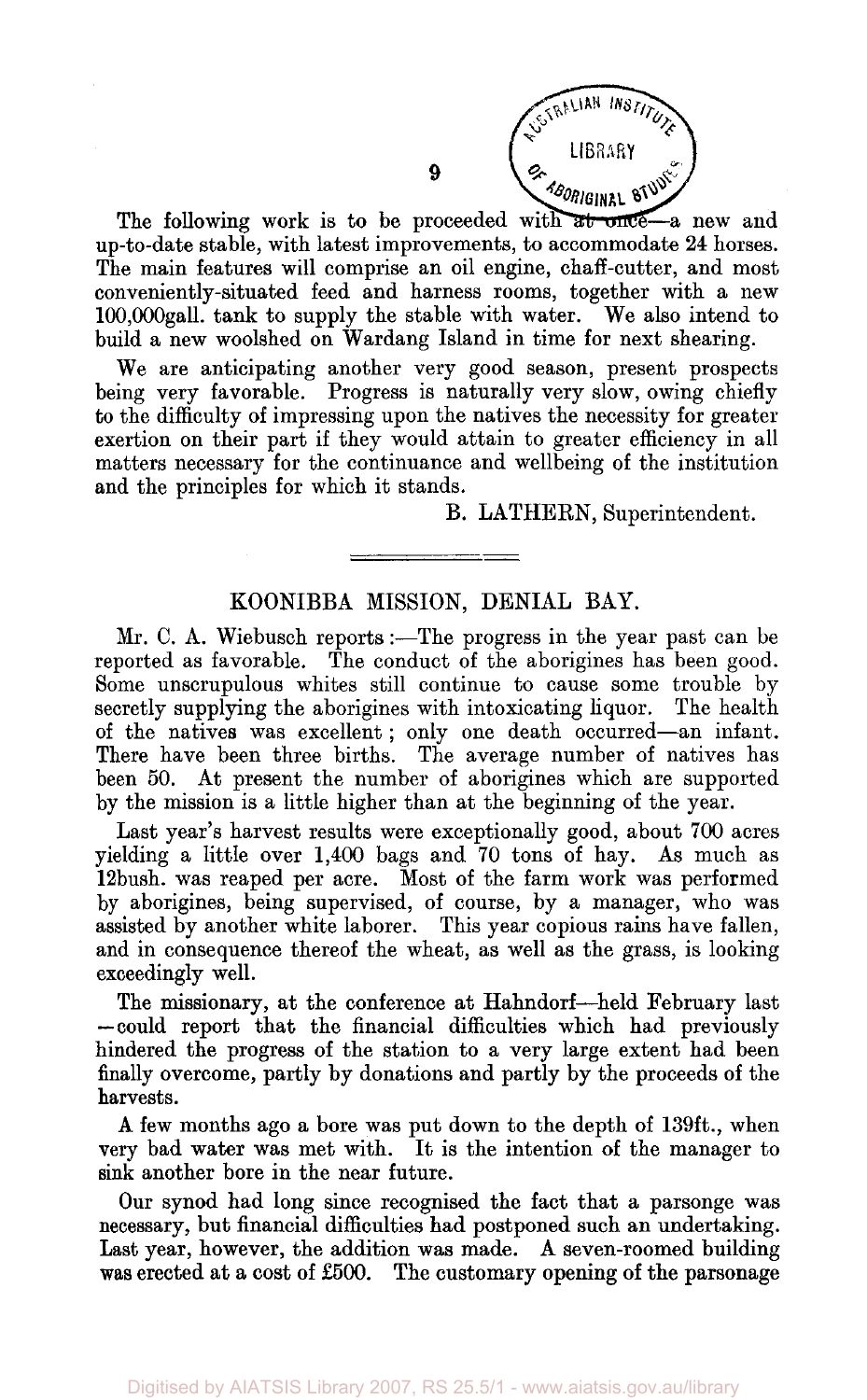took place on October 18th, 1907. On the same day an examination of the aborigine school children was held, in which they acquitted themselves very creditably, thereby substantiating that the efforts of the teachers—a change of teachers took place during the month of August—have not been fruitless in the face of so many difficulties. At present 22 children are receiving instruction in school. Religious services have been conducted every Sunday, the attendance being very good. In addition to these religious services were held every Thursday evening during the winter months.

C. A. WIEBUSCH, Superintendent.

#### KILLALPANINNA.

Mr. L. Kaibel, Tanunda, reports:—In reply to your request to furnish you with a report on work done at Rillalpaninna during the year ending June 30th, 1908, I beg to state that in March last we were able to fill the post of missionary to the blacks, which had been resigned two years ago. The new missionary set at once to work to master the language with such zeal and success that he was able some weeks ago to start services on Sundays again. This was a day of great rejoicing for the blacks, who had impatiently waited for the event, and they rolled up from all sides in large muster. We hope and trust this newly kindled interest in the gospel will last, and that they may receive much benefit from it.

After the flood spoken of in my last report had dried up, myriads of rabbits came down the Cooper, and they left little feed behind them. Our blacks made great efforts to cope with this pest, but to no purpose, and the day may not be distant when we have to declare ourselves beaten by the bunny and withdraw from the country, as the rabbit leaves nothing for our stock. As we unfortunately cannot, like other mission centres, grow wheat, we have to rely on our stock, and the existence of this is endangered, and becomes more so every year. We are not rich enough to erect vermin-proof fences, and having no near neighbors cannot form districts for the destruction of vermin by enclosing large areas with wire netting provided by the Government and paid back in 20 yearly instalments. We are thus in an unfortunate position, and it is a serious problem how to escape our doom.

We are erecting at present a couple of windmills—one at Blazes Well and one at Etadana—together with the necessary tanks; and also we have sent up a boring plant, as we intend to bore for water in places where there is a likelihood of getting some. Should water be found, then some more windmills will be erected on our run.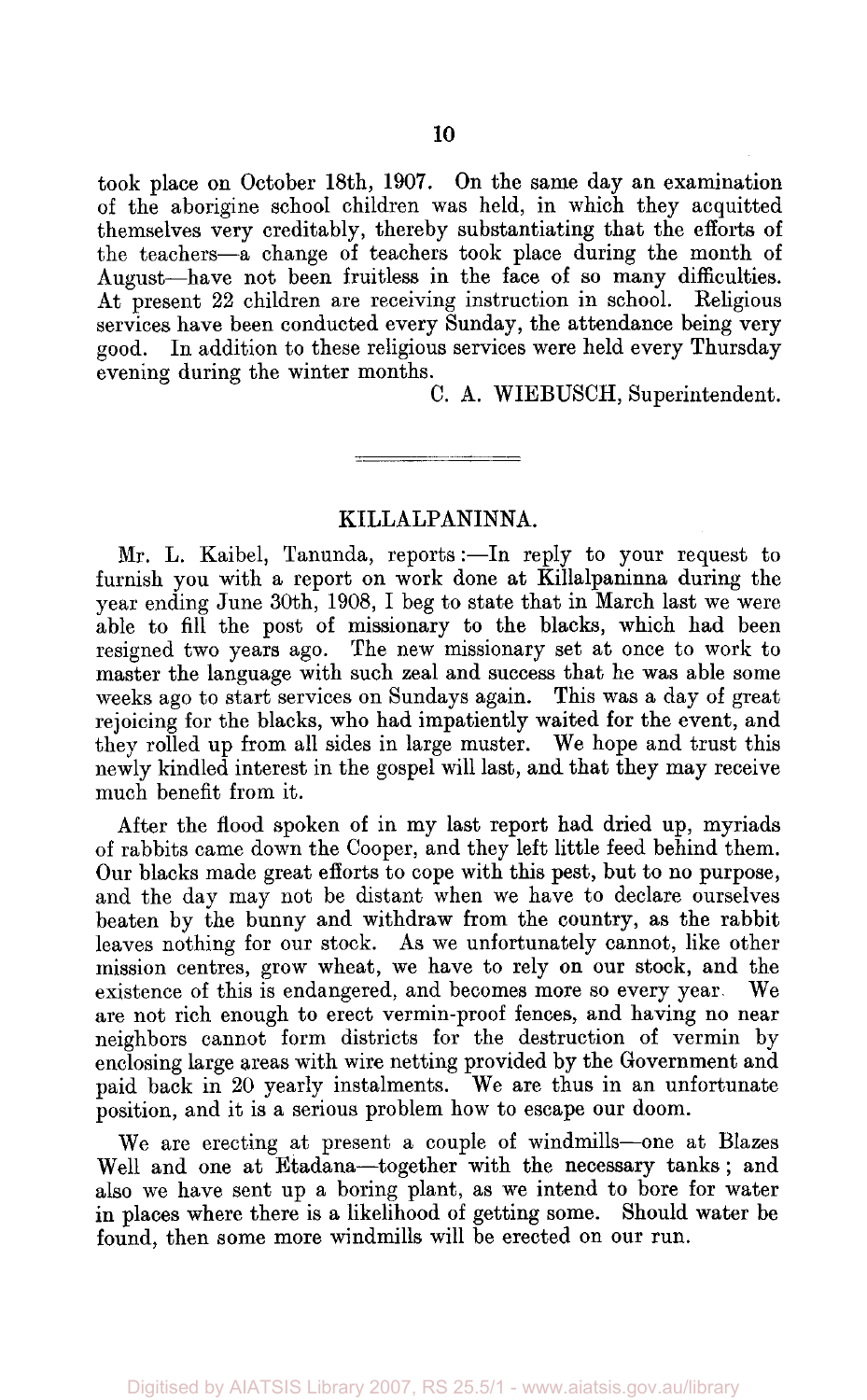Ours has been a peaceful community. The blacks are willing workers if properly supervised. Without help from white shearers they have shorn over 5,000 sheep and done all other work necessary on a station. Galloping consumption has taken away several of them, otherwise health has been good. The scarcity of feed will, no doubt, give some anxiety to our manager, as we have 6,000 sheep (lambs included), about 300 horses, and 400 cattle, besides a number of goats. Our prospects for the coming summer are, therefore, not very bright; but we hope a kind Providence will not let us be tried more than we are able to bear.

L. KAIBEL, Chairman of Board of Management.

**PLATES**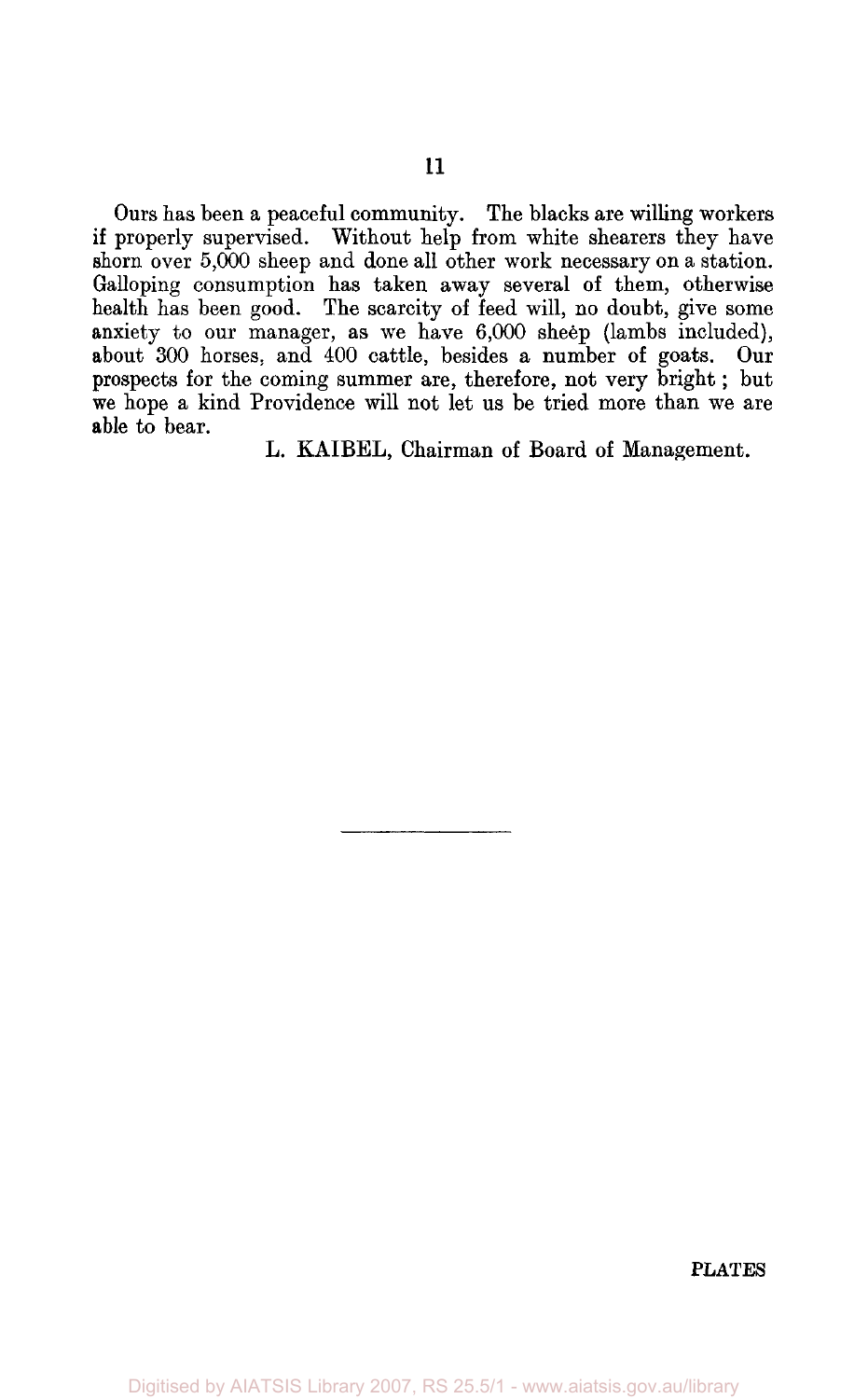

Natives Yarding

Digitised by AIATSIS Library 2007, RS 25.5/1 - www.aiatsis.gov.au/library